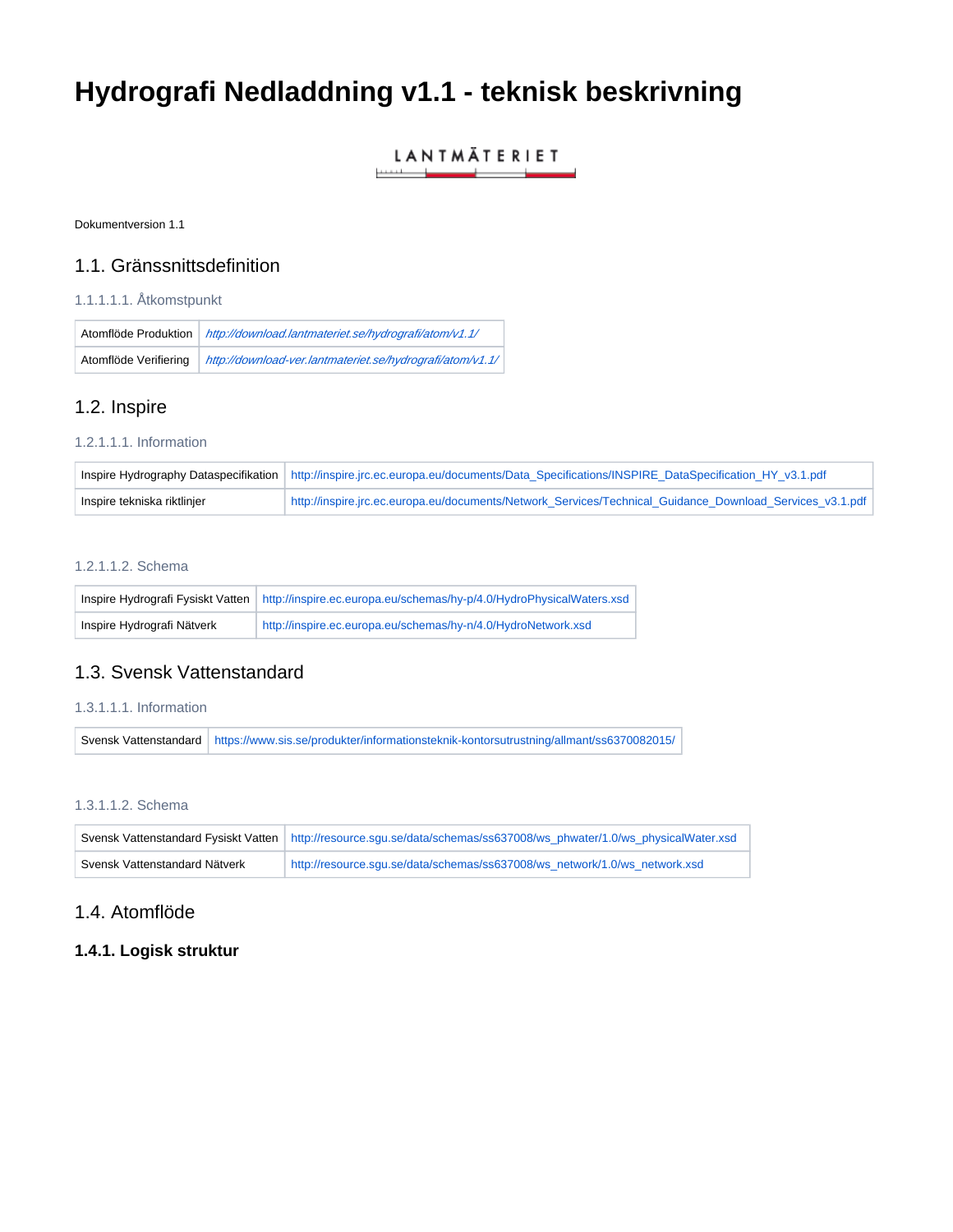

# **1.4.2. Exempel**

1.4.2.1.1. Atomflöde för tema, Inspire Hydrography Physical Waters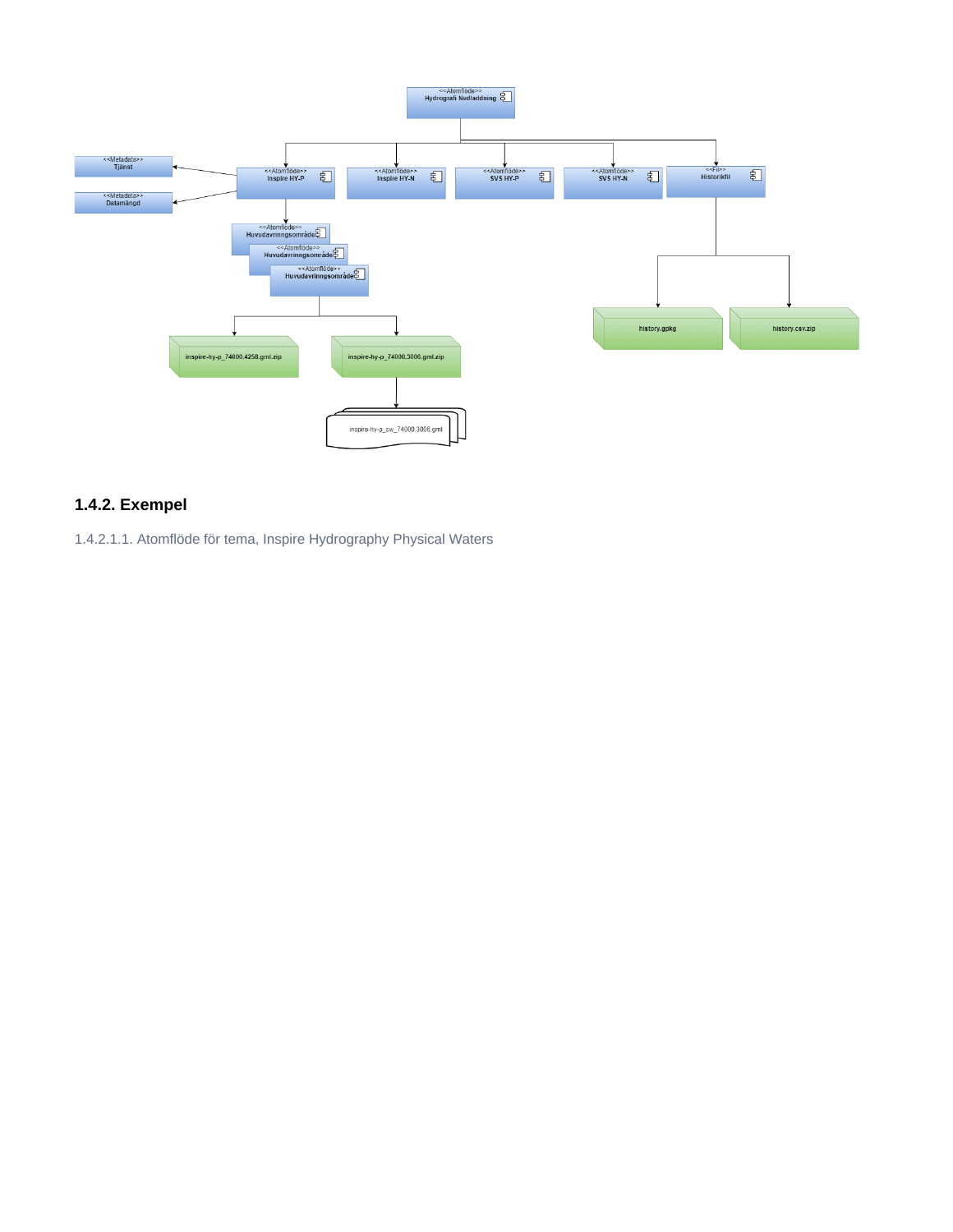#### **Exempel**

```
<feed xmlns:georss="http://www.georss.org/georss" xmlns="http://www.w3.org/2005/Atom" xmlns:inspire_dls="
http://inspire.ec.europa.eu/schemas/inspire_dls/1.0" xml:lang="sv">
         <id>http://download.lantmateriet.se/hydrografi/atom/v1.1/inspire/hyp</id>
        <title>Inspire Hydrography Physical Waters</title>
        <subtitle>Fördefinierade datamängder för Inspire Hydrography Physical Waters</subtitle>
        <updated>2021-04-30T19:14:42+02:00</updated>
        <link href="http://download.lantmateriet.se/hydrografi/atom/v1.1/inspire/hyp" rel="self" type="
application/atom+xml" hreflang="sv" title="Detta dokument"/>
        <link href="https://www.geodata.se/geodataportalen/srv/swe/csw-inspire?
request=GetRecordById&service=CSW&version=2.0.2&elementSetName=full&outputSchema=csw:IsoRecord&id=353facbc-3f7d-
4273-8ca6-b1a7f3265556" rel="describedby" type="application/vnd.iso.19139+xml" hreflang="sv" title="Metadata, 
nedladdningstjänst för Inspire Hydrography Physical Waters"/>
         <link href="https://www.geodata.se/geodataportalen/GetMetaDataById?id=353facbc-3f7d-4273-8ca6-
b1a7f3265556" rel="alternate" type="text/html" hreflang="sv" title="Metadata, nedladdningstjänst för Inspire 
Hydrography Physical Waters (HTML)"/>
         <rights>Produkten omfattas av upphovsrätt. Avtal för användning krävs, avgifter för användning tas ut. 
Användningen förutsätter ändamålsprövning.</rights>
         <author>
                 <name>Geodatasupport</name>
                 <email>geodatasupport@lm.se</email>
        </author>
     <entry>
                 <id>http://download.lantmateriet.se/hydrografi/atom/v1.1/inspire/hyp/74000</id>
                 <title>Inspire Hydrography Physical Waters, Emån (74000)</title>
                 <summary>Fördefinierad datamängd Inspire Hydrography Physical Waters, huvudavrinningsområde 
Emån (74000)</summary>
                 <updated>2021-04-30T15:11:21+02:00</updated>
                 <inspire_dls:spatial_dataset_identifier_code>74000</inspire_dls:spatial_dataset_identifier_code>
                 <inspire_dls:spatial_dataset_identifier_namespace>SE.LM.HY</inspire_dls:
spatial_dataset_identifier_namespace>
                 <link href="http://download.lantmateriet.se/hydrografi/atom/v1.1/inspire/hyp/74000" rel="
alternate" type="application/atom+xml" hreflang="sv" title="Inspire Hydrography Physical Waters, Emån (74000)"/>
                <link href="https://www.geodata.se/geodataportalen/srv/swe/csw-inspire?
request=GetRecordById&service=CSW&version=2.0.2&elementSetName=full&outputSchema=csw:IsoRecord&id=a2acb721-a900-
42e7-9386-90f712836e64" rel="describedby" type="application/vnd.iso.19139+xml" hreflang="sv" title="Metadata 
för datamängden Inspire Hydrography Physical Waters"/>
                <link href="https://www.geodata.se/geodataportalen/GetMetaDataById?id=a2acb721-a900-42e7-9386-
90f712836e64" rel="alternate" type="text/html" hreflang="sv" title="Metadata för datamängden Inspire 
Hydrography Physical Waters (HTML)"/>
                 <category term="http://www.opengis.net/def/crs/EPSG/0/3006" label="SWEREF99 TM"/>
                 <category term="http://www.opengis.net/def/crs/EPSG/0/4258" label="ETRS89"/>
                 <georss:polygon>14.6187643884164 57.0919842683089 16.5049700972789 57.0919842683089 
16.5049700972789 57.7967590865266 14.6187643884164 57.7967590865266 14.6187643884164 57.0919842683089</georss:
polygon>
        </entry>
...
 </feed>
```
1.4.2.1.2. Atomflöde för datamängd (Emån), Inspire Hydrography Physical Waters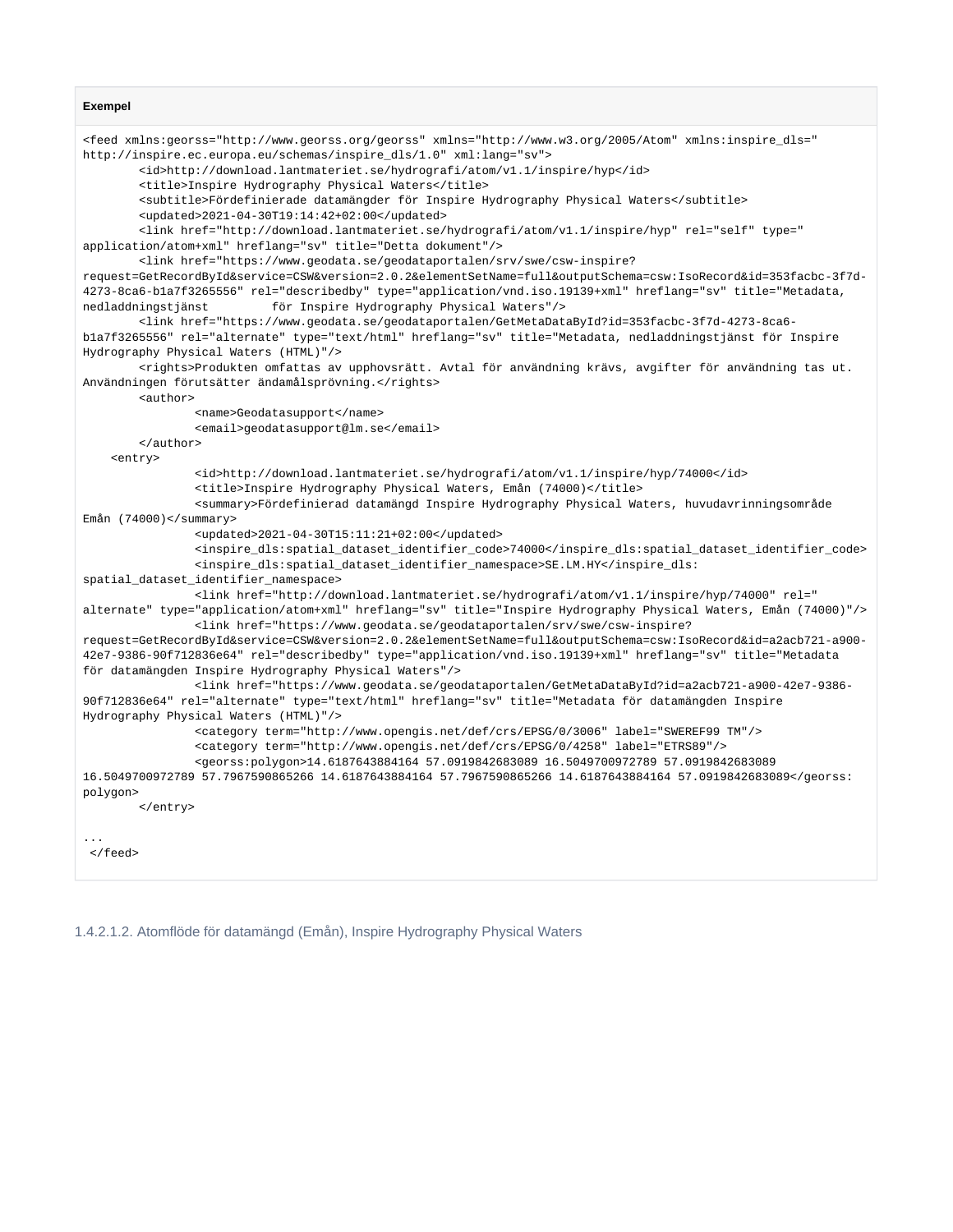#### **Exempel**

<feed xmlns:georss="http://www.georss.org/georss" xmlns="http://www.w3.org/2005/Atom" xmlns:inspire\_dls=" http://inspire.ec.europa.eu/schemas/inspire\_dls/1.0" xml:lang="sv"> <id>http://download.lantmateriet.se/hydrografi/atom/v1.1/inspire/hyp/74000</id> <title>Fördefinierad datamängd Inspire Hydrography Physical Waters, Emån (74000)</title> <subtitle>Fördefinierad datamängd i olika referenssystem och format</subtitle> <updated>2021-04-30T15:11:21+02:00</updated> <link href="http://download.lantmateriet.se/hydrografi/atom/v1.1/inspire/hyp/74000" rel="self" type=" application/atom+xml" hreflang="sv" title="Detta dokument"/> <link href="http://download.lantmateriet.se/hydrografi/atom/v1.1/inspire/hyp" rel="up" type="application /atom+xml" hreflang="sv" title="Inspire Hydrography Physical Waters"/> <link href="http://inspire.ec.europa.eu/featureconcept/Lock/" rel="describedby" type="text/html" title=" Featurtype Lock"/> <link href="http://inspire.ec.europa.eu/featureconcept/LandWaterBoundary/" rel="describedby" type="text /html" title="Featurtype Land-Water Boundary"/> <link href="http://inspire.ec.europa.eu/featureconcept/Shore/" rel="describedby" type="text/html" title="Featurtype Shore"/> <link href="http://inspire.ec.europa.eu/featureconcept/StandingWater/" rel="describedby" type="text /html" title="Featurtype Standing Water"/> <link href="http://inspire.ec.europa.eu/featureconcept/DrainageBasin/" rel="describedby" type="text /html" title="Featurtype Drainage Basin"/> <link href="http://inspire.ec.europa.eu/featureconcept/Rapids/" rel="describedby" type="text/html" title="Featurtype Rapids"/> <link href="http://inspire.ec.europa.eu/featureconcept/Ford/" rel="describedby" type="text/html" title=" Featurtype Ford"/> <link href="http://inspire.ec.europa.eu/featureconcept/ShorelineConstruction/" rel="describedby" type=" text/html" title="Featurtype ShorelineConstruction"/> <link href="http://inspire.ec.europa.eu/featureconcept/Wetland/" rel="describedby" type="text/html" title="Featurtype Wetland"/> <link href="http://inspire.ec.europa.eu/featureconcept/Sluice/" rel="describedby" type="text/html" title="Featurtype Sluice"/> <link href="http://inspire.ec.europa.eu/featureconcept/Falls/" rel="describedby" type="text/html" title="Featurtype Falls"/> <link href="http://inspire.ec.europa.eu/featureconcept/Watercourse/" rel="describedby" type="text/html" title="Featurtype Watercourse"/> <link href="http://inspire.ec.europa.eu/featureconcept/DamOrWeir/" rel="describedby" type="text/html" title="Featurtype Dam Or Weir"/> <rights>Produkten omfattas av upphovsrätt. Avtal för användning krävs, avgifter för användning tas ut. Användningen förutsätter ändamålsprövning.</rights> <author> <name>Geodatasupport</name> <email>geodatasupport@lm.se</email> </author> <entry> <id>http://download.lantmateriet.se/hydrografi/atom/v1.1/inspire/hyp/74000/dataset? srs=3006&format=application/zip</id> <title>Inspire Hydrography Physical Waters, Emån (74000) [EPSG:3006, GML]</title> <updated>2021-04-30T15:09:43+02:00</updated> <link href="http://download.lantmateriet.se/hydrografi/atom/v1.1/inspire/hyp/74000/dataset? srs=3006&format=application/zip" rel="alternate" type="application/zip" hreflang="sv" title="inspire-hyp\_74000. 3006.gml.zip" length="17078771"/> <category term="http://www.opengis.net/def/crs/EPSG/0/3006" label="SWEREF99 TM"/> </entry> <entry> <id>http://download.lantmateriet.se/hydrografi/atom/v1.1/inspire/hyp/74000/dataset? srs=4258&format=application/zip</id> <title>Inspire Hydrography Physical Waters, Emån (74000) [EPSG:4258, GML]</title> <updated>2021-04-30T15:11:21+02:00</updated> <link href="http://download.lantmateriet.se/hydrografi/atom/v1.1/inspire/hyp/74000/dataset? srs=4258&format=application/zip" rel="alternate" type="application/zip" hreflang="sv" title="inspire-hyp\_74000. 4258.gml.zip" length="27712067"/> <category term="http://www.opengis.net/def/crs/EPSG/0/4258" label="ETRS89"/> </entry> </feed>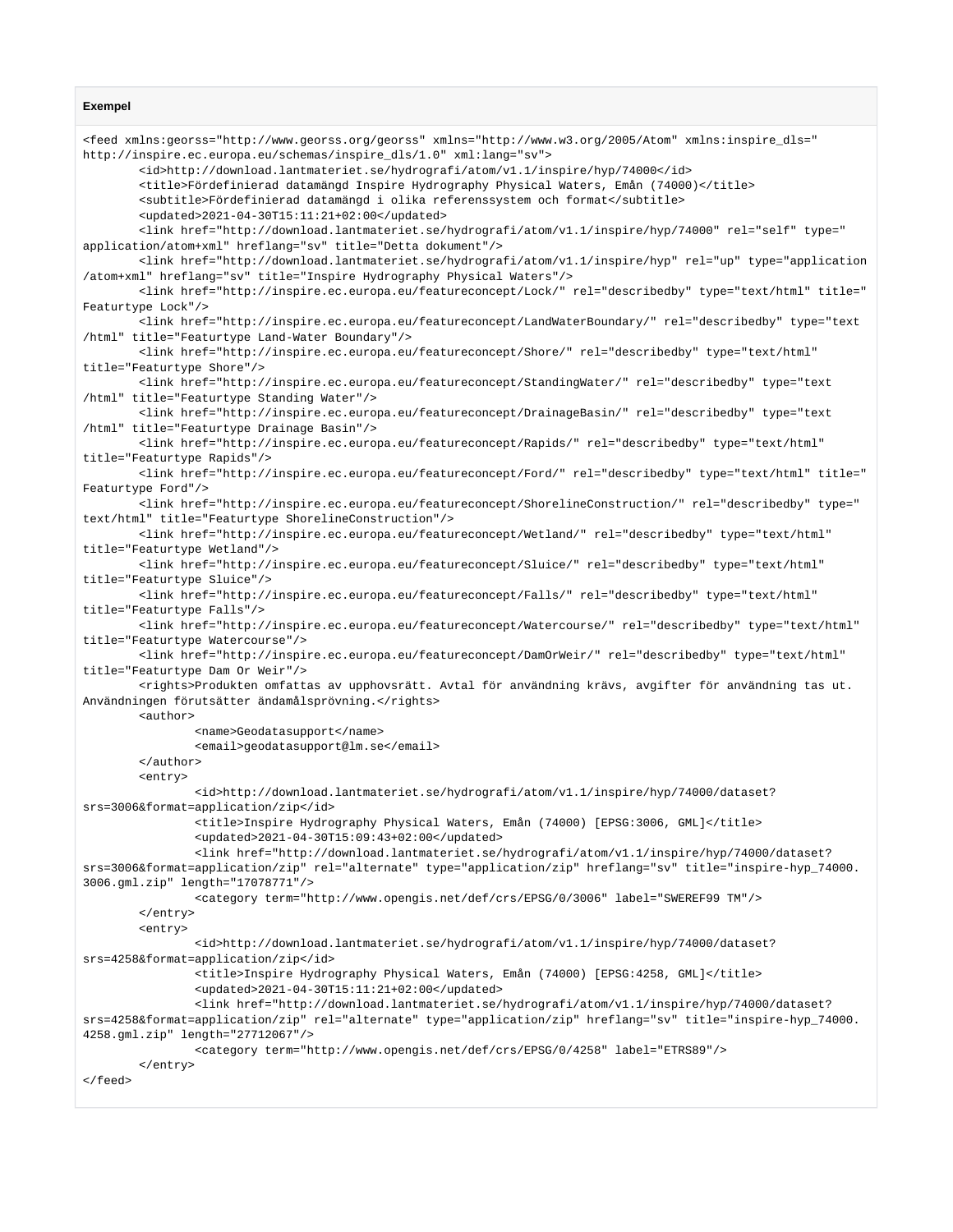#### **Exempel**

```
<?xml version="1.0" encoding="UTF-8"?>
```

```
<wfs:FeatureCollection xmlns:hy-p="http://inspire.ec.europa.eu/schemas/hy-p/4.0" xmlns:hy="http://inspire.ec.
europa.eu/schemas/hy/4.0" xmlns:gn="http://inspire.ec.europa.eu/schemas/gn/4.0" xmlns:base="http://inspire.ec.
europa.eu/schemas/base/3.3" xmlns:xlink="http://www.w3.org/1999/xlink" xmlns:gmd="http://www.isotc211.org/2005
/gmd" xmlns:fes="http://www.opengis.net/fes/2.0" xmlns:gml="http://www.opengis.net/gml/3.2" xmlns:ows="
http://www.opengis.net/ows/1.1" xmlns:xsi="http://www.w3.org/2001/XMLSchema-instance" xmlns:wfs="http://www.
opengis.net/wfs/2.0" xsi:schemaLocation="http://www.opengis.net/wfs/2.0 http://schemas.opengis.net/wfs/2.0/wfs.
xsd http://www.opengis.net/gml/3.2 http://schemas.opengis.net/gml/3.2.1/gml.xsd" timeStamp="2021-04-30T14:58:
57.268963381+02:00" numberMatched="2804" numberReturned="2804">
         <wfs:boundedBy>
                 <gml:Envelope srsName="http://www.opengis.net/def/crs/EPSG/0/3006">
                         <gml:lowerCorner>6328986.630 478218.128</gml:lowerCorner>
                          <gml:upperCorner>6403623.386 589908.053</gml:upperCorner>
                 </gml:Envelope>
         </wfs:boundedBy>
         <wfs:member>
                 <hy-p:StandingWater gml:id="SE.LM.HY.8a91909a-40cf-4bfd-bbe7-078710f90481">
                          <hy-p:geographicalName>
                                  <gn:GeographicalName>
                                          <gn:language>swe</gn:language>
                                          <gn:nativeness xlink:href="http://inspire.ec.europa.eu/codelist
/NativenessValue/endonym"/>
                                          <gn:nameStatus xlink:href="http://inspire.ec.europa.eu/codelist
/NameStatusValue/official"/>
                                          <gn:sourceOfName>Swedish Place Name Registry - Ortnamnsregistret</gn:
sourceOfName>
                                          <gn:spelling>
                                                  <gn:SpellingOfName>
                                                          <gn:text>Vigotten</gn:text>
                                                           <gn:script>latn</gn:script>
                                                  </gn:SpellingOfName>
                                          </gn:spelling>
                                  </gn:GeographicalName>
                          </hy-p:geographicalName>
                          <hy-p:hydroId>
                                  <hy:HydroIdentifier>
                                          <hy:localId>8a91909a-40cf-4bfd-bbe7-078710f90481</hy:localId>
                                          <hy:namespace>SE.LM.HY</hy:namespace>
                                  </hy:HydroIdentifier>
                          </hy-p:hydroId>
                          <hy-p:beginLifespanVersion>2019-06-13T11:11:18+02:00</hy-p:beginLifespanVersion>
                          <hy-p:geometry>
                                  <gml:Surface gml:id="SE.LM.HY.8a91909a-40cf-4bfd-bbe7-078710f90481_SW_GEOMETRY" 
srsName="http://www.opengis.net/def/crs/EPSG/0/3006" srsDimension="2">
                                          <gml:patches>
                                                  <gml:PolygonPatch>
                                                           <gml:exterior>
                                                                   <gml:LinearRing>
                                                                           <gml:posList>...</gml:posList>
                                                                   </gml:LinearRing>
                                                           </gml:exterior>
                                                           <gml:interior>
                                                                   <gml:LinearRing>
                                                                           <gml:posList>...</gml:posList>
                                                                   </gml:LinearRing>
                                                           </gml:interior>
                                                  </gml:PolygonPatch>
                                          </gml:patches>
                                  </gml:Surface>
                          </hy-p:geometry>
                          <hy-p:inspireId>
                                  <base:Identifier>
                                          <base:localId>8a91909a-40cf-4bfd-bbe7-078710f90481</base:localId>
                                          <base:namespace>SE.LM.HY</base:namespace>
                                  </base:Identifier>
                          </hy-p:inspireId>
```